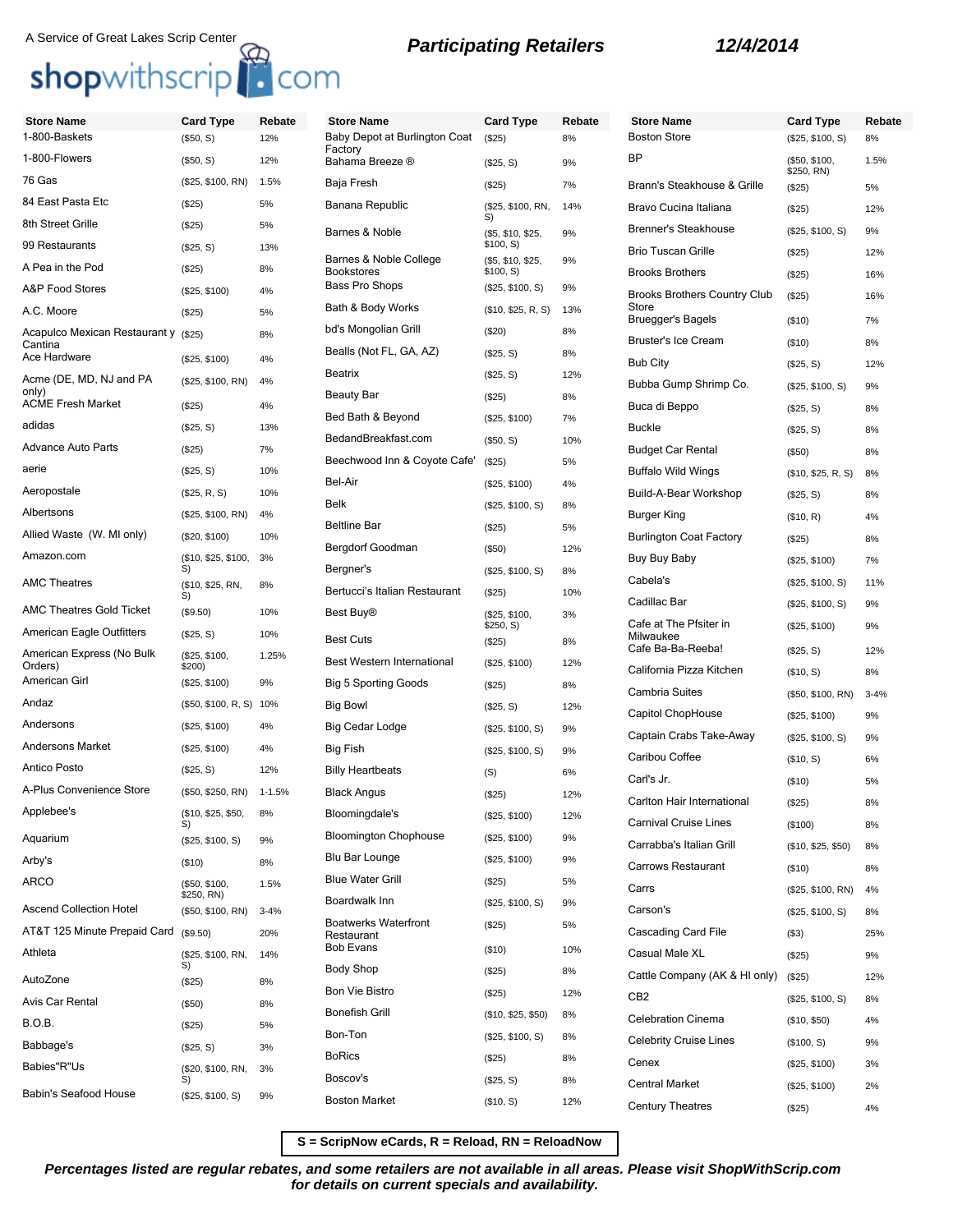## A Service of Great Lakes Scrip Center<br> **Shop**withscrip<br> **COM** Participating Retailers 12/4/2014

| <b>Store Name</b>                   | <b>Card Type</b>            | Rebate     | <b>Store Name</b>                         | <b>Card Type</b>                     | Rebate   | <b>Store Name</b>                              | <b>Card Type</b>   | Rebate     |
|-------------------------------------|-----------------------------|------------|-------------------------------------------|--------------------------------------|----------|------------------------------------------------|--------------------|------------|
| Century Theatres Single Admit       | (\$9.50)                    | 10%        | Corner Bar                                | (\$25)                               | 5%       | <b>EBX</b>                                     | (\$25, S)          | 3%         |
| Champs Sports                       | (\$25)                      | 9%         | Cottage Bar                               | (\$25)                               | 5%       | Econo Lodge                                    | (\$50, \$100, RN)  | $3 - 4%$   |
| Charley's Crab                      | (\$25, \$100, S)            | 9%         | <b>Country Buffet</b>                     | (\$25)                               | 5%       | <b>Eddie Bauer</b>                             | (\$25)             | 10%        |
| <b>Chart House</b>                  | (\$25, \$100, S)            | 9%         | <b>Cousins Subs</b>                       | (\$10)                               | 9%       | <b>Edwards Theatres</b>                        | (\$10, \$25, S)    | 8%         |
| Cheesecake Factory                  | (\$25, S)                   | 5%         | Crab House                                | (\$25, \$100, S)                     | 9%       | <b>Edwards Theatres Premiere</b><br>Ticket     | (\$9.50, S)        | 10%        |
| Chequers                            | (\$25)                      | 5%         | <b>Cracker Barrel</b>                     | (\$10, \$25, S)                      | 9%       | <b>Eiffel Tower</b>                            | (\$25, S)          | 12%        |
| Cheryl's Cookies                    | (\$50, S)                   | 12%        | <b>Crate and Barrel</b>                   | (\$25, \$100, S)                     | 8%       | Einstein Bros. Bagels                          | (\$10)             | 10%        |
| Chevron                             | (\$50, \$100,<br>\$250, RN) | $1 - 1.5%$ | Crazy 8                                   | (\$25, R)                            | 13%      | El Paso Cantina                                | (\$25)             | 8%         |
| Chevy's Fresh Mex                   | (\$25)                      | 8%         | Crazy Horse Steak House                   | (\$25)                               | 5%       | El Pollo Loco                                  | (\$10)             | 6%         |
| Children's Place                    | (\$25)                      | 12%        | <b>Crew Cuts</b>                          | (\$25)                               | 13%      | El Segundo Sol                                 | (\$25, S)          | 12%        |
| Chili's Grill & Bar                 | (\$25, \$50, S)             | 11%        | Crystal Flash                             | (\$50)                               | 2%       | El Torito                                      | (\$25)             | 8%         |
| Chipotle Mexican Grill              | (\$10, S)                   | 10%        | Cub Foods (Not OH)                        | (\$25, \$100, RN)                    | 4%       | El Torito Grill                                | (\$25)             | 8%         |
| <b>Choice Hotels</b>                | (\$50, \$100, RN)           | $3 - 4%$   | <b>Cutters Crabhouse</b>                  | (S)                                  | 6%       | Elder-Beerman                                  | (\$25, \$100, S)   | 8%         |
| Chop House Brewery                  | (\$25)                      | 6%         | CVS/pharmacy                              | (\$10, \$25, \$100,<br><b>RN, S)</b> | $6 - 7%$ | <b>Electronics Boutique</b>                    | (\$25, S)          | 3%         |
| <b>Christmas Tree Shops</b>         | (\$25, \$100)               | 7%         | D&W Fresh Market                          | (\$25, \$100)                        | 2%       | Everest                                        | (\$25, S)          | 12%        |
| Chuck E. Cheese                     | (\$10)                      | 8%         | D&W Quick Stop                            | (\$25, \$100)                        | 2%       | <b>Express</b>                                 | (\$25)             | 10%        |
| CineArts                            | (\$25)                      | 4%         | Dairy Queen                               | (\$10)                               | 3%       | <b>Express Convenience Centers</b>             | (\$25, \$100)      | 9%         |
| <b>CineArts Single Admit</b>        | (\$9.50)                    | 10%        | D'Angelo Grilled Sandwiches               | (\$10)                               | 10%      | Express for Men                                | (\$25)             | 10%        |
| Cinema Carousel                     | (\$10, \$50)                | 4%         | Darden <sup>®</sup> Restaurants           | (\$25, S)                            | 9%       | Exxon                                          | (\$50, \$250, RN)  | $1 - 1.5%$ |
| <b>Cinemark Theatres</b>            | (\$25)                      | 4%         | Dave & Buster's                           | (\$25, S)                            | 13%      | <b>Fairmont Hotels</b>                         | (\$100)            | 9%         |
| <b>Cinemark Theatres Single</b>     | (\$9.50)                    | 10%        | Del Taco                                  | (\$10)                               | 4%       | <b>Fairway Market</b>                          | (\$25, \$100, RN)  | 4%         |
| Admit<br><b>Cinemark Tinseltown</b> | (\$25)                      | 4%         | Dell Computer                             | (\$100, S)                           | 4%       | <b>Family Christian Stores</b>                 | (\$25)             | 9%         |
| <b>Cinemark Tinseltown Single</b>   | (\$9.50)                    | 10%        | Dennis Uniform                            | (\$20)                               | 5%       | <b>Family Express</b>                          | (\$25, \$100)      | 4%         |
| Admit<br>Cineplex Odeon             | (\$10, \$25, RN,            | 8%         | Denny's                                   | (\$10)                               | 7%       | <b>Family Fare Quick Stop</b>                  | (\$25, \$100)      | 2%         |
| Cineplex Odeon Gold Ticket          | S)<br>(\$9.50)              | 10%        | <b>Destination Maternity</b>              | (\$25)                               | 8%       | <b>Family Fare Supermarket</b>                 | (\$25, \$100)      | 2%         |
| Circle K                            | (\$25, \$100)               | 1.5%       | <b>Destination XL</b>                     | (\$25)                               | 9%       | <b>Family Video</b>                            | (\$10)             | 12%        |
| CityVu Bistro                       | (\$25)                      | 5%         | Di Pescara                                | (\$25, S)                            | 12%      | Famous Footwear                                | (\$25)             | 8%         |
| Claim Jumper                        | (\$25, \$100, S)            | 9%         | Dick's Sporting Goods                     | (\$25, \$100)                        | 8%       | Famous Hair                                    | (\$25)             | 8%         |
| Claire's                            | (\$10)                      | 9%         | Dillard's                                 | (\$25, \$100)                        | 9%       | Fannie May Candies                             | (\$10)             | 25%        |
| <b>Clarion Hotels</b>               | (\$50, \$100, RN)           | $3 - 4%$   | Dining Concepts (MI only)                 | (\$25)                               | 5%       | Farm Fresh Food & Pharmacy<br>(VA and NC only) | (\$25, \$100, RN)  | 4%         |
| Clear Lounge                        | (\$25, \$100)               | 9%         | Discover <sup>®</sup> Universal Gift Card | (\$100)                              | 1.25%    | Fazoli's                                       | (\$25)             | 7%         |
| Clementine's                        | (\$25)                      | 5%         | Disney                                    | (\$15, \$25, \$100, 2%<br>\$1000)    |          | Festival Foods (MN)                            | (\$25, \$100)      | 4%         |
| <b>Clementine's Too</b>             | (\$25)                      | 5%         | <b>Disney Music</b>                       | (\$15, \$25, \$100,                  | 2%       | <b>Fiesta Salons</b>                           | (\$25)             | 8%         |
| Clinkerdagger                       | (S)                         | 6%         | Dominick's                                | \$1000)<br>(\$25, \$100, RN)         | 4%       | Finish Line                                    | (\$25)             | 10%        |
| Coco's Restaurant & Bakery          | (\$10)                      | 8%         | Domino's Pizza                            | (\$10, R, S)                         | 8%       | Finley's American Grill                        | (\$25)             | 9%         |
| Coffee Bean & Tea Leaf              | (\$25)                      | 9%         | Don & Charlie's Steakhouse                | (\$25, S)                            | 12%      | Fire Mountain                                  | (\$25)             | 5%         |
| <b>Cold Stone Creamery</b>          | (\$10, S)                   | 8%         | Donatos Pizza                             | (\$10)                               | 10%      | <b>First Choice Haircutters</b>                | (\$25)             | 8%         |
| Columbia Sportswear                 | (S)                         | 7%         | Downtown Aquarium                         | (\$25, \$100, S)                     | 9%       | <b>Fish Tales</b>                              | (\$25, \$100, S)   | 9%         |
| Comfort Inn                         | (\$50, \$100, RN)           | $3 - 4%$   | Dressbarn                                 | (\$25)                               | 8%       | <b>Fisherman's Wharf</b>                       | (\$25, \$100, S)   | 9%         |
| <b>Comfort Suites</b>               | (\$50, \$100, RN)           | $3 - 4%$   | Dunham's Sports                           | (\$25)                               | 8%       | <b>Flat River Grill</b>                        | (\$25)             | 5%         |
| <b>Community Canteen</b>            | (\$25, S)                   | 12%        | Dunkin' Donuts                            | (\$10, \$25)                         | 3%       | Fleming's Prime Steakhouse                     | (\$10, \$25, \$50) | 8%         |
| <b>Container Store</b>              | (\$25, \$100, S)            | 9%         | Dunn Bros. Coffee                         | (\$10)                               | 8%       | <b>Flying Dutchman</b>                         | (\$25, \$100, S)   | 9%         |
| Cool Cuts 4 Kids                    | (\$25)                      | 8%         | Eat'n Park                                | (\$10, \$25, R)                      | 10%      | Fondi                                          | (S)                | 6%         |
| Copps (WI only)                     | (\$25, \$50, \$100) 4%      |            | <b>EB Games</b>                           | (\$25, S)                            | 3%       | Food Basics (NJ, NY and PA<br>only)            | (\$25, \$100)      | 4%         |
|                                     |                             |            |                                           |                                      |          | Food Emporium (NJ and NY                       | (\$25, \$100)      | 4%         |

**S = ScripNow eCards, R = Reload, RN = ReloadNow**

only)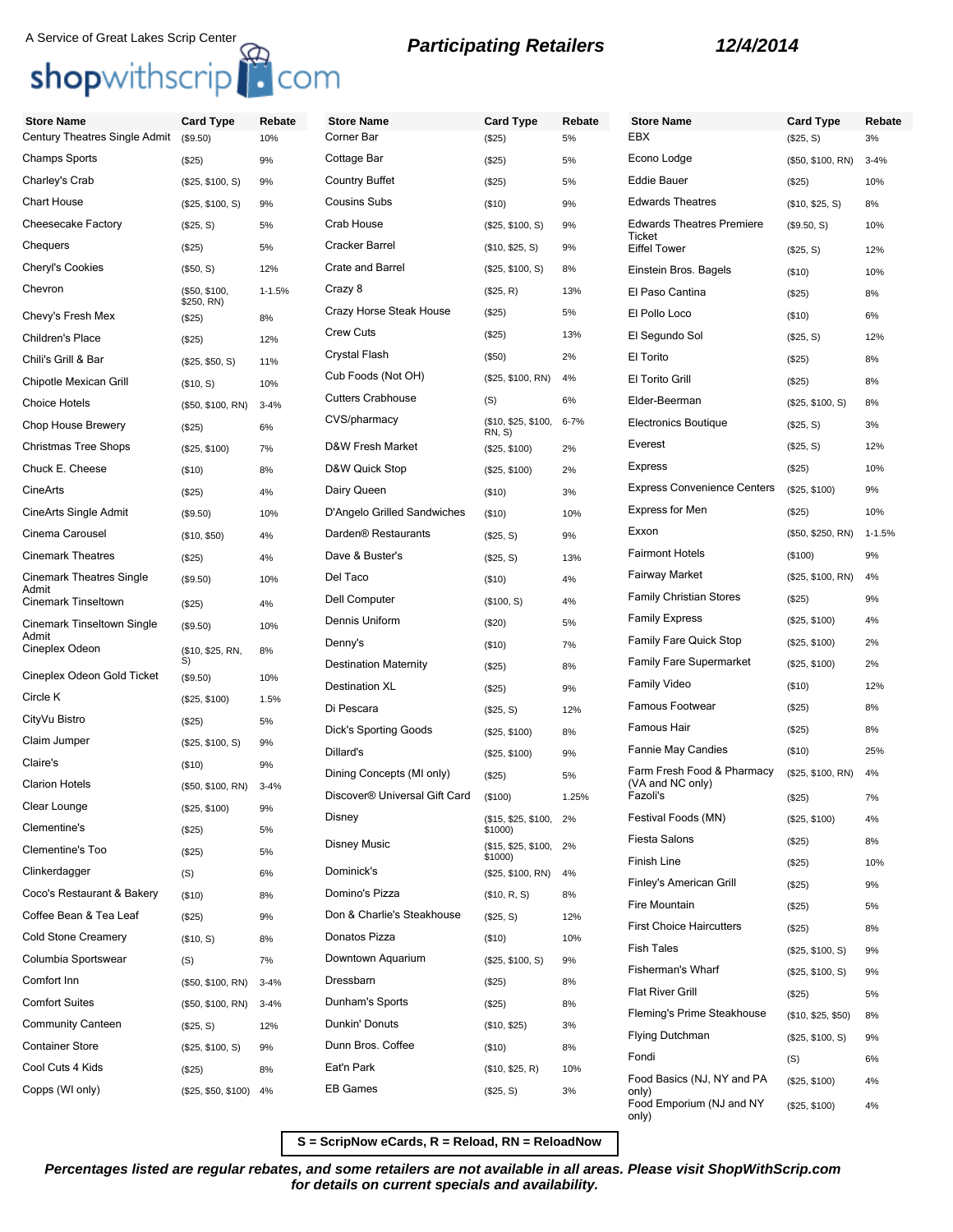# A Service of Great Lakes Scrip Center<br> **Shop**withscrip<br> **COM** Participating Retailers 12/4/2014

| <b>Store Name</b>                             | Card Type               | Rebate | <b>Store Name</b>                               | <b>Card Type</b>        | Rebate | <b>Store Name</b>                   | <b>Card Type</b>       | Rebate |
|-----------------------------------------------|-------------------------|--------|-------------------------------------------------|-------------------------|--------|-------------------------------------|------------------------|--------|
| Food Lion                                     | (\$25, \$100)           | 3%     | Gulf Oil                                        | (\$25)                  | 1.5%   | J. Crew                             | (\$25)                 | 13%    |
| Food Maxx                                     | (\$25, \$100)           | 2%     | Gymboree                                        | (\$25, R)               | 13%    | Jack in the Box                     | (\$10)                 | 4%     |
| Foodease                                      | (\$25, S)               | 12%    | Hair by Stewarts                                | (\$25)                  | 8%     | Jamba Juice                         | (\$10)                 | 7%     |
| foodlife                                      | (\$25, S)               | 12%    | Hair Plus                                       | (\$25)                  | 8%     | James Street Inn                    | (\$25)                 | 5%     |
| Foot Locker                                   | (\$25)                  | 9%     | HairMasters                                     | (\$25)                  | 8%     | jcpenney                            | (\$25, \$100, RN,      | 5%     |
| Footaction USA                                | (\$25)                  | 9%     | Hallmark                                        | (\$25, R)               | 4%     | Jean Louis David                    | S)<br>(\$25)           | 8%     |
| Forest Hills Foods                            | (\$25, \$100)           | 2%     | Hard Rock Cafe                                  | (\$25)                  | 10%    | Jewel-Osco                          | (\$25, \$100, RN)      | 4%     |
| Four Points by Sheraton<br>(Chicago, IL only) | (\$25, \$100)           | 9%     | Hardee's                                        | (\$10)                  | 5%     | Jiffy Lube                          | (\$30, RN, S)          | 8%     |
| Frankie's 5th Floor Pizzeria                  | (\$25, S)               | 12%    | Harlow's                                        | (\$25, \$100, S)        | 9%     | Jo-Ann Fabric and Craft Stores      | (\$25)                 | 6%     |
| Frankie's Scaloppine                          | (\$25, S)               | 12%    | Harmon Face Values                              | (\$25, \$100)           | 7%     | Joe's Seafood Prime Steak &         | (\$25, S)              | 12%    |
| <b>Fruit Bouquets</b>                         | (\$50, S)               | 12%    | Harry & David                                   | (\$25)                  | 10%    | Stone Crab<br>Journeys              | (\$25)                 | 10%    |
| Fuddruckers                                   | (\$25)                  | 8%     | Harry London Chocolates                         | (\$50, S)               | 12%    | Journeys Kidz                       | (\$25)                 | 10%    |
| Funcoland                                     | (\$25, S)               | 3%     | <b>HeadStart Hair Care</b>                      | (\$25)                  | 8%     | Kemah Boardwalk                     | (\$25, \$100, S)       | 9%     |
| <b>Funset Boulevard</b>                       | (\$25, \$100)           | 9%     | Hearty Platter Cafe &<br>Restaurant             | (\$25, \$50, \$100)     | 9%     | <b>KFC</b>                          | $($ \$5)               | 8%     |
| GameStop                                      | (\$25, S)               | 3%     | HEB                                             | (\$25, \$100)           | 2%     | Kids Foot Locker                    | (\$25)                 | 9%     |
| Gander Mountain                               | (\$25)                  | 8%     | Henry's Tavern                                  | (S)                     | 6%     | Kil@Wat                             | (\$25, \$100)          | 9%     |
| Gandy Dancer                                  | (\$25, \$100, S)        | 9%     | Herberger's                                     | (\$25, \$100, S)        | 8%     | Kincaid's                           | (S)                    | 6%     |
| Gap                                           | (\$25, \$100, RN,       | 14%    | <b>Hilton Galveston Island Resort</b>           | (\$25, \$100, S)        | 9%     | King Kullen                         | (\$50)                 | 4%     |
| Geneva ChopHouse                              | S)<br>(\$25, \$100)     | 9%     | Hilton Madison Monona Terrace (\$25, \$100)     |                         | 9%     | Kirby House                         | (\$25)                 | 5%     |
| GetGo                                         | (\$25, \$100)           | 4%     | <b>Hilton Milwaukee City Center</b>             | (\$25, \$100)           | 9%     | Kmart                               | (\$25, \$50, S)        | 4%     |
| <b>GFS Marketplace</b>                        | (\$25, \$100, RN,       | 4%     | Hilton Minneapolis/Bloomington                  | (\$25, \$100)           | 9%     | Kohl's                              | (\$25, \$100, S)       | 4%     |
| Giant Eagle                                   | S)                      |        | Holiday Hair                                    | (\$25)                  | 8%     | <b>Kwik Star</b>                    | (\$25, \$50, \$100)    | 9%     |
| <b>Giant Food Stores</b>                      | (\$25, \$100)           | 4%     | Holiday Inn on the Beach-<br>Galveston, TX      | (\$25, \$100, S)        | 9%     | <b>Kwik Trip</b>                    | (\$25, \$50, \$100)    | 9%     |
| Giant Foods                                   | (\$25, \$50, \$100)     | 4%     | <b>Holiday Stationstores</b>                    | (\$25, \$100)           | 4%     | L. Woods Tap & Pine Lodge           | (\$25, S)              | 12%    |
| Gift Card Holiday Wrapper - 10                | (\$25, \$50, \$100)     | 4%     | HomeGoods                                       | (\$25, \$100, S)        | 7%     | L.L.Bean                            | (\$25, \$100, S)       | 16%    |
| Pack                                          | (\$2)                   | 10%    | Hometown Buffet                                 | (\$25)                  | 5%     | L2O                                 | (\$25, S)              | 12%    |
| Gift Card Wrapper - 10 Pack                   | ( \$2)                  | 10%    | Honey Baked Ham                                 | (\$25)                  | 12%    | La Griglia                          | (\$25, \$100, S)       | 9%     |
| Glen's Market                                 | (\$25, \$100)           | 2%     | Horatio's                                       | (S)                     | 6%     | Lady Foot Locker                    | (\$25)                 | 9%     |
| Glen's Quick Stop                             | (\$25, \$100)           | 2%     | Horchow                                         | (\$50)                  | 12%    | Land of Nod                         | (\$25, \$100, S)       | 8%     |
| GNC                                           | (\$25)                  | 8%     | Hornbacher's (MN and ND only) (\$25, \$100, RN) |                         | 4%     | Landry's Seafood                    | (\$25, \$100, S)       | 9%     |
| Golden Nugget                                 | (\$25, \$100, S)        | 9%     | <b>Hotel Phillips</b>                           | (\$25, \$100)           | 9%     | Landry's, Inc.                      | (\$25, \$100, S)       | 9%     |
| Golf Galaxy                                   | (\$50)                  | 4%     | <b>HUB 51</b>                                   | (\$25, S)               | 12%    | Lands' End                          | (\$25, \$100, S)       | 16%    |
| Golfsmith                                     | (\$25, S)               | 8%     | <b>Hudsonville Grille</b>                       | (\$25)                  | 5%     | Lands' End Kids                     | (\$25, \$100, S)       | 16%    |
| <b>Goodrich Quality Theaters</b>              | (\$10)                  | 4%     | <b>Hyatt Hotels</b>                             | (\$50, \$100, R, S) 10% |        | Lands' End School                   | (\$25, \$100, S)       | 16%    |
| Goody's                                       | (\$25, S)               | 8%     | <b>Hyatt House</b>                              | (\$50, \$100, R, S) 10% |        | Lane Bryant                         | (\$25)                 | 8%     |
| Gordmans                                      | (\$25)                  | 7%     | <b>Hyatt Place</b>                              | (\$50, \$100, R, S) 10% |        | Legal Sea Foods                     | (\$25, S)              | 13%    |
| Grand Cafe in Lake Geneva                     | (\$25, \$100)           | 9%     | <b>Hyatt Regency</b>                            | (\$50, \$100, R, S) 10% |        | Leo's Restaurant - Grand            | (\$25)                 | 12%    |
| <b>Grand Concourse</b>                        | (\$25, \$100, S)        | 9%     | Icing                                           | (\$10)                  | 9%     | Rapids, MI<br>Lettuce Entertain You |                        |        |
| Grand Geneva Resort                           | (\$25, \$100)           | 9%     | <b>IHOP</b>                                     | (\$10, \$25, S)         | 8%     | Restaurants                         | (\$25, S)              | 12%    |
| <b>Grand Hyatt</b>                            | (\$50, \$100, R, S) 10% |        | Inn at Hawks Head                               | (\$25)                  | 5%     | Limited                             | (\$25, S)              | 9%     |
| <b>Great Clips</b>                            | (\$25)                  | 8%     | Inn at the Ballpark                             | (\$25, \$100, S)        | 9%     | Little Caesar's Pizza               | (\$20)                 | 8%     |
| Great Harvest Bread                           | (\$10)                  | 6%     | InterContinental Milwaukee                      | (\$25, \$100)           | 9%     | Loews Cineplex                      | (\$10, \$25, RN,<br>S) | 8%     |
| Grotto                                        | (\$25, \$100, S)        | 9%     | Islamorada Fish Company                         | (\$25, \$100, S)        | 9%     | Loews Cineplex Gold Ticket          | (\$9.50)               | 10%    |
| Groupon.com                                   | (\$10, \$25, S)         | 7%     | Islands                                         | (\$25)                  | 8%     | Logan's Roadhouse                   | (\$25, S)              | 10%    |
| Guitar Center                                 | (\$25)                  | 4%     | <b>iTunes®</b>                                  | (\$15, \$25, S)         | 5%     | Long John Silver's                  | (\$10)                 | 8%     |
|                                               |                         |        |                                                 |                         |        |                                     |                        |        |

**S = ScripNow eCards, R = Reload, RN = ReloadNow**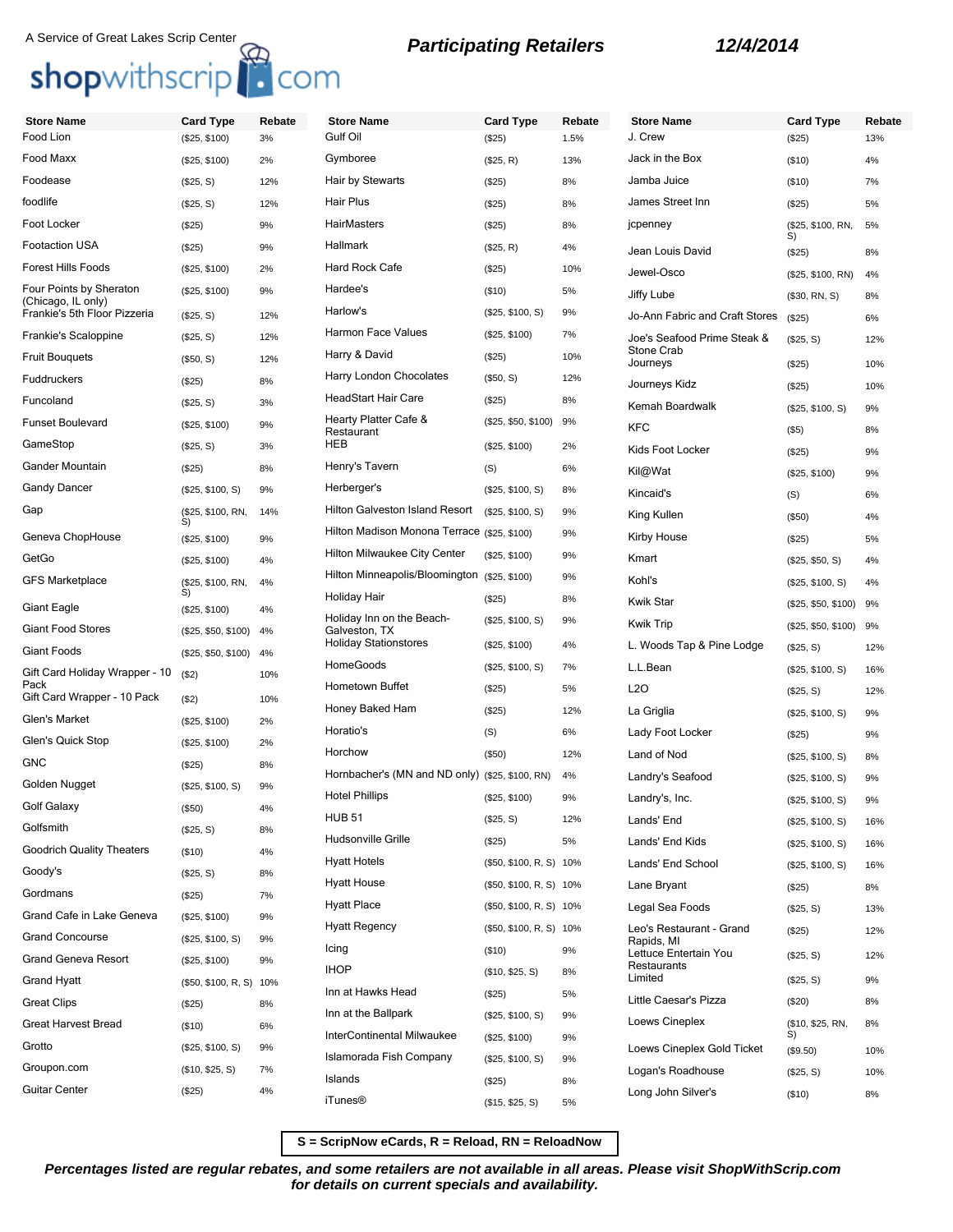## A Service of Great Lakes Scrip Center<br>**Participating Retailers 12/4/2014**

## shopwithscrip<sup>1</sup>. com

## **Store Name Card Type Rebate** LongHorn Steakhouse ® (\$25, S) 9% Lord & Taylor (\$25) 8% Lou Malnati's Pizzeria (\$10) 8% Lowe's (\$20, \$25, \$100, \$500, \$1000, R, S) 4% Lucky Supermarket (\$25, \$100) 2% M Burger (\$25, S) 12% M Street Kitchen (\$25, S) 12% Macaroni Grill (\$25, \$50, S) 11% Macy's (\$25, \$100, S) 10% Maggiano's Little Italy (\$25, \$50, S) 11% Maggie Bluffs (S) 6% Magic Johnson Theatres  $($10, $25, RN, S)$ 8% Magic Johnson Theatres Gold **Ticket** (\$9.50) 10% Magic Pan Crepe Stand (\$25, S) 12% Mainstay Suites (\$50, \$100, RN) 3-4% Mangiamo (\$25) 5% Manzana (S) 6% Marathon (\$25, \$100, \$250) 3% Marco New American Bistro (\$25) 5% Marcus Resorts (\$25, \$100) 9% Marcus Theatres (\$25, \$100) 9% Mariano's (IL Only) (\$25, \$50, \$100) 4% Marios (\$25) 5% Marshalls (\$25, \$100, S) 7% Martin's Food Market (MD, PA, VA, WV) (\$25, \$50, \$100) 4% Mason Street Grill (\$25, \$100) 9% MasterCuts (\$25) 8% Maurices (\$20) 7% MC Sports (\$25) 8% McCormick & Schmick's (\$25, \$100, S) 9% Meijer (not AK and HI) (\$10, \$25, \$50,<br>\$100, R) 3% Menards (\$25, \$100) 3% Men's Wearhouse (\$25) 8% Mermaid Bar and Grill (\$25) 5% Metro Market (WI only) (\$25, \$50, \$100) 4% Mia & Maxx Hair Studio (\$25) 8% Michaels (\$25) 4% Miller Time Pub (\$25, \$100) 9% Milwaukee ChopHouse (\$25, \$100) 9% Mimis Cafe (\$25) 8% Mitchell's Hair Styling (NC only) (\$25) 8% Mity Nice Bar & Grill (\$25, S) 12% Mobil (\$50, \$250, RN) 1-1.5% **Store Name** Mon Ami Gabi Morton's Steakhouse Motherhood Maternity Muer Seafood Nacional 27 Neiman Marcus New Holland Brewing Restaurant & Pub Newport Bay Restaurant Newport Seafood Grill Nike (\$25, S) 12% Noah's Bagels Nob Hill Foods Noodles & Company NOOK by Barnes & Noble Noto's Old World Italian Di **Nutrisystem** Oceanaire O'Charley's Office Depot Office Max Old Boys' Brewhouse Old Chicago Old Country Buffet Old Navv S) Olga's Kitchen Olive Garden ® Omaha Steaks Omelette Shoppe On The Border One Trick Pony Grill and Taproom ONtheGO Travel Card pov by ORBITZ **Oriental Trading Company** Osteria Via Stato Ottawa Beach Inn Outback Steakhouse Outlooks for Hair Overstock.com Overton's P.F. Chang's China Bistro P.S. From Aeropostale Palais Royal Palisade Palomino

|      | <b>Card Type</b>        | Rebate | St   |
|------|-------------------------|--------|------|
|      | (\$25, S)               | 12%    | Par  |
|      | (\$25, \$100, S)        | 9%     | Par  |
|      | (\$25)                  | 8%     | Par  |
|      | (\$25, \$100, S)        | 9%     | Pap  |
|      | (\$25, S)               | 12%    | Pap  |
|      | (\$50)                  | 12%    | Pap  |
|      | (\$25)                  | 5%     | Pap  |
|      | (S)                     | 6%     | Pap  |
|      | (S)                     | 6%     | Pap  |
|      | (\$25, S)               | 12%    | Pap  |
|      | (\$10)                  | 10%    | Pap  |
|      | (\$25, \$100)           | 4%     | Pap  |
|      | (\$10)                  | 8%     | Pap  |
|      | (\$5, \$10, \$25,       | 9%     | Par  |
| ning | \$100, S)<br>(\$25)     | 5%     | Par  |
|      | $($ \$50)               | 12%    | Par  |
|      | (\$25, \$100, S)        | 9%     | Par  |
|      | (\$25, S)               | 13%    | Par  |
|      |                         | 4%     | Pat  |
|      | (\$25, \$100)           |        | Pay  |
|      | (\$25, \$100)           | 5%     | Pay  |
|      | (\$25)                  | 5%     | PB   |
|      | (\$25)                  | 6%     | Pea  |
|      | (\$25)                  | 5%     | Pee  |
|      | (\$25, \$100, RN,<br>S) | 14%    | Реє  |
|      | (\$20)                  | 8%     | Pei  |
|      | (\$25, S)               | 9%     | Peo  |
|      | (\$25, S)               | 11%    | Per  |
|      | (\$25)                  | 5%     | Per  |
|      | (\$25, \$50, S)         | 11%    | Pet  |
|      | (\$25)                  | 5%     | Pet  |
|      | rered (\$50, \$250)     | 4%     | Pet  |
|      | (\$25)                  | 9%     | Pfis |
|      | (\$25, S)               | 12%    | Pic  |
|      | (\$25)                  | 5%     | Pie  |
|      | (\$10, \$25, \$50)      | 8%     | Pie  |
|      | (\$25)                  | 8%     | Pig  |
|      | (\$25, S)               | 8%     | Pin  |
|      | (\$25)                  | 8%     |      |
|      |                         | 8%     | Pip  |
|      | (\$25, S)               |        | Pip  |
|      | (\$25, R, S)            | 10%    | Piz  |
|      | (\$25, S)               | 8%     | Piz: |
|      | (S)                     | 6%     | Piz: |
|      | (S)                     | 6%     | Piz  |
|      | (\$25)                  | 8%     | Piz  |
|      |                         |        |      |

| <b>Store Name</b>                           | <b>Card Type</b>     | Rebate |
|---------------------------------------------|----------------------|--------|
| Pandora Media                               | (S)                  | 12%    |
| Panera Bread                                | (\$5, \$10, \$25, S) | 9%     |
| Panopoulos Salons                           | (\$25)               | 8%     |
| Papa Gino's Pizzeria                        | (\$10)               | 10%    |
| Papa John's Pizza                           | (\$10, R, S)         | 8%     |
| Papa Murphy's Pizza                         | (\$10)               | 8%     |
| Pappadeaux                                  | (\$25, S)            | 6%     |
| Pappas Bar-B-Q                              | (\$25, S)            | 6%     |
| Pappas Bros. Steakhouse                     | (\$25, S)            | 6%     |
| Pappas Burger                               | (\$25, S)            | 6%     |
| Pappas Restaurants                          | (\$25, S)            | 6%     |
| Pappas Seafood House                        | (\$25, S)            | 6%     |
| Pappasito's                                 | (\$25, S)            | 6%     |
| Paradise Bakery                             | (\$10)               | 9%     |
| Paris Club Bistro & Bar                     | (\$25, S)            | 12%    |
| Park Avenue Grill                           | (\$25, \$100)        | 9%     |
| Park Hyatt                                  | (\$50, \$100, R, S)  | 10%    |
| Parkway Inn                                 | (\$25)               | 5%     |
| Pathmark (NY, NJ and PA only) (\$25, \$100) |                      | 4%     |
| Pavilions                                   | (\$25, \$100, RN)    | 4%     |
| Payless Shoes                               | (\$20)               | 13%    |
| PBteen                                      | (\$25, \$100, S)     | 8%     |
| Peapod Online Grocery                       | (\$25, \$50, \$100)  | 4%     |
| Peebles                                     | (\$25, S)            | 8%     |
| Peet's Coffee & Tea                         | (\$20)               | 8%     |
| Pei Wei Asian Diner                         | (\$25, S)            | 8%     |
| Peohe's                                     | (\$25, \$100, S)     | 9%     |
| Pep Boys                                    | (\$20)               | 4%     |
| Pereddies Italian Restaurant                | (\$25)               | 5%     |
| Petco                                       | (S)                  | 5%     |
| PetSmart                                    | (\$25)               | 4%     |
| Petterino's                                 | (\$25, S)            | 12%    |
| Pfister Hotel                               | (\$25, \$100)        | 9%     |
| Pick 'n Save (WI only)                      | (\$25, \$50, \$100)  | 4%     |
| Pier 1 Imports                              | (\$25)               | 9%     |
| Pietro's                                    | (\$25)               | 9%     |
| Piggly Wiggly (WI, IL only)                 | (\$25, \$50, \$100)  | 3%     |
| Pinkberry                                   | (\$10)               | 5%     |
| Piper                                       | (\$25)               | 5%     |
| Piperlime                                   | (\$25, \$100, RN,    | 14%    |
| Pizza Hut (Not AK or HI)                    | (\$5, \$10, S)       | 8%     |
| Pizza Ranch                                 | (\$25)               | 8%     |
| Pizzeria Due                                | (\$25, S)            | 12%    |
| Pizzeria Uno                                | (\$25, S)            | 12%    |
| Pizzeria Via Stato                          | (\$25, S)            | 12%    |

**S = ScripNow eCards, R = Reload, RN = ReloadNow**

**Percentages listed are regular rebates, and some retailers are not available in all areas. Please visit ShopWithScrip.com for details on current specials and availability.**

Panda Express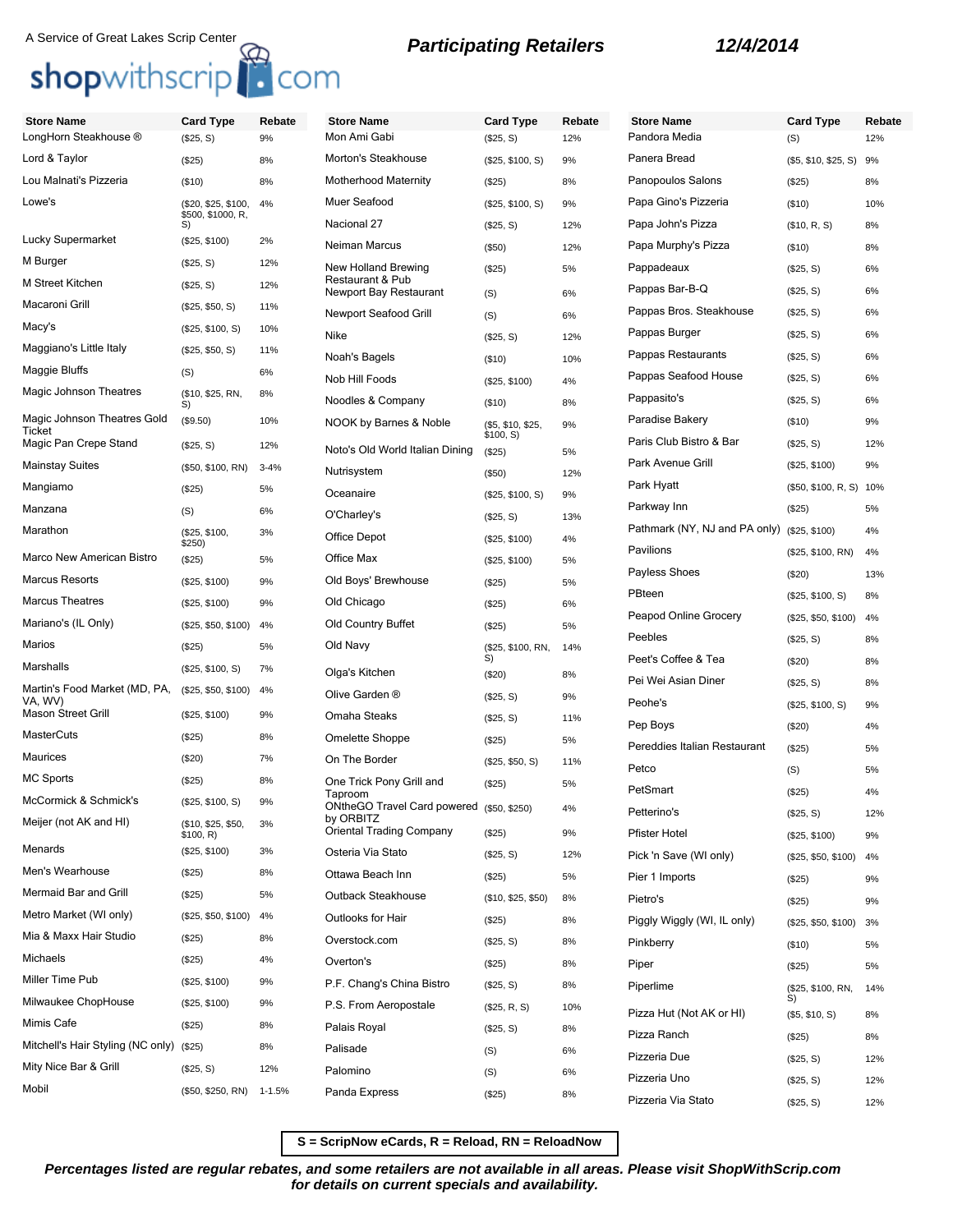## A Service of Great Lakes Scrip Center<br> **Shop**withscrip<br> **COM** *Participating Retailers*

| <b>Store Name</b>                            | <b>Card Type</b>  | Rebate   | <b>Store Name</b>                            | <b>Card Type</b>                 | Rebate          |
|----------------------------------------------|-------------------|----------|----------------------------------------------|----------------------------------|-----------------|
| PlanetX                                      | (\$25, S)         | 3%       | Ross Dress for Less                          | (\$25)                           | 8%              |
| Platinum Hotel in Las Vegas                  | (\$25, \$100)     | 9%       | Roundys (IL and WI only)                     | (\$25, \$50, \$100)              | 4%              |
| <b>Plum Market</b>                           | (\$50)            | 3%       | Royal Caribbean                              | (\$100, S)                       | 9%              |
| Popcorn Factory                              | (\$50, S)         | 12%      | Roy's                                        | (\$10, \$25, \$50)               | 8%              |
| Portland City Grill                          | (S)               | 6%       | Ruby Tuesday                                 | (\$25)                           | 8%              |
| Portland Seafood Company                     | (S)               | 6%       | <b>Ruth's Chris Steak House</b>              | (\$50)                           | 10%             |
| Pottery Barn                                 | (\$25, \$100, S)  | 8%       | Ryan's                                       | (S)                              | 6%              |
| Pottery Barn Kids                            | (\$25, \$100, S)  | 8%       | Ryan's Grill Buffet and Bakery               | (\$25)                           | 5%              |
| Qdoba Mexican Grill                          | (\$25)            | 7%       | Safeway                                      | (\$25, \$100, RN)                | 4%              |
| Quality Inn                                  | (\$50, \$100, RN) | $3 - 4%$ | Sally Beauty Supply                          | (\$25)                           | 12%             |
| <b>Quick Chek</b>                            | (\$25)            | 2%       | Salt and Pepper                              | (\$25)                           | 5%              |
| QVC                                          | (S)               | 5%       | Saltgrass Steakhouse                         | (\$25, \$100, S)                 | 9%              |
| R.J. Grunts                                  | (\$25, S)         | 12%      | Sam's Club                                   | (\$10, \$25, \$100,<br>\$250, S) | 2.5%            |
| Rainforest Cafe                              | (\$25, \$100, S)  | 9%       | San Luis Resort                              | (\$25, \$100, S)                 | 9%              |
| Raley's                                      | (\$25, \$100)     | 4%       | Saranello's                                  | (\$25, S)                        | 12%             |
| Randalls                                     | (\$25, \$100, RN) | 4%       | Saturday's Hair Salon                        | (\$25)                           | 8%              |
| Rave Cinemas                                 | (\$25)            | 4%       | Save Mart Supermarkets                       | (\$25, \$100)                    | 2%              |
| Red Ball Jet Cafe                            | (\$25)            | 5%       | SaveRite Grocery Warehouse                   | (\$25, \$100)                    | 4%              |
| Red Lobster ®                                | (\$25, S)         | 9%       | Schuler Books & Music                        | (\$25)                           | 10%             |
| Red Piano                                    | (\$25, \$100)     | 9%       | Scott's Bar & Grill                          | (S)                              | 6%              |
| Red Robin                                    | (\$25, S)         | 9%       | Sears                                        | (\$25, \$100,                    | 4%              |
| Red Sushi                                    | (\$25, \$100, S)  | 9%       | Sears Auto Service Center                    | \$250, S)<br>(\$25, \$100,       | 4%              |
| Reel Club                                    | (\$25, S)         | 12%      |                                              | \$250, S)                        |                 |
| Regal Entertainment Group                    | (\$10, \$25, S)   | 8%       | Seasons 52 ®                                 | (\$25, S)                        | 9%              |
| Regal Entertainment Group<br>Premiere Ticket | (\$9.50, S)       | 10%      | See's Candies<br>Sentry                      | (\$25, \$18)                     | $9 - 20%$<br>3% |
| <b>Regis Salons</b>                          | (\$25)            | 8%       | Sephora                                      | (\$10, \$50)                     |                 |
| Regis Signature Salon                        | (\$25)            | 8%       | Shaw's Crab House                            | (\$20, S)                        | 5%              |
| REI                                          | (\$25)            | 8%       |                                              | (\$25, S)                        | 12%             |
| <b>Republic Services</b>                     | (\$20, \$100)     | 10%      | Shaw's Supermarket<br>Sheetz                 | (\$25, \$100, RN)                | 4%              |
| Restaurant at the Platinum                   | (\$25, \$100)     | 9%       |                                              | (\$25, \$100, R)                 | 3%              |
| <b>Restaurant Toulouse</b>                   | (\$25)            | 5%       | <b>Sheldon Cleaners</b>                      | $($ \$5)                         | 9%              |
| Restaurant.com                               | (\$20)            | 50%      | Shell                                        | (\$25, \$50, \$100,<br>RN)       | 2.5%            |
| Restaurants Unlimited, Inc.                  | (S)               | 6%       | shi by Journeys                              | (\$25)                           | 10%             |
| <b>Restoration Hardware</b>                  | (\$25, \$100)     | 12%      | Shoe Carnival                                | (\$25)                           | 5%              |
| Rich                                         | (\$25, \$100, R)  | 4%       | Shop 'N Save (IL and MO only)                | (\$25, \$100, RN)                | 4%              |
| <b>Rio Grand Steakhouse</b>                  | (\$25)            | 5%       | Shopko                                       | (\$25, \$100)                    | 3%              |
| Ristorante Brissago                          | (\$25, \$100)     | 9%       | Shopko Hometown                              | (\$25, \$100)                    | 3%              |
| <b>Rite Aid</b>                              | (\$25)            | 4%       | Shoppers Food & Pharmacy<br>(MD and VA only) | (\$25, \$100, RN)                | 4%              |
| <b>River Crab</b>                            | (\$25, \$100, S)  | 9%       | ShopRite                                     | (\$25, \$100)                    | 4%              |
| <b>Rock Bottom Restaurant</b>                | (\$25)            | 6%       | Showplace                                    | (\$10, \$25, RN,<br>S)           | 8%              |
| Rocky Mountain Chocolate<br>Factory          | (\$10)            | 11%      | Showplace Gold Ticket                        | (\$9.50)                         | 10%             |
| Rodeway Inn                                  | (\$50, \$100, RN) | $3 - 4%$ | Shutterfly                                   | (\$25, S)                        | 9%              |
| Rosebud Bar & Grill                          | (\$25)            | 5%       | Simms Steakhouse                             | (\$25, \$100, S)                 | 9%              |
| Rose's Express                               | (\$25)            | 5%       | Simon & Seafort's                            | (S)                              | 6%              |
| Rose's on Reed's Lake                        | (\$25)            | 5%       | Sinclair Oil                                 | (\$25, \$100)                    | 1.5%            |

| <b>Store Name</b>                    | Card Type              | Rebate   |
|--------------------------------------|------------------------|----------|
| Sing Sing Dueling Pianos<br>Sinigual | (\$25)                 | 6%       |
| Skates on the Bay                    | (\$25)                 | 8%       |
| Skirvin Hilton                       | (S)                    | 6%       |
| Sleep Inn                            | (\$25, \$100)          | 9%       |
| Smart & Final                        | (\$50, \$100, RN)      | $3 - 4%$ |
| S-Mart Foods                         | (\$25, \$50, \$100)    | 3%       |
|                                      | (\$25, \$100)          | 2%       |
| SmartStyle                           | (\$25)                 | 8%       |
| Smashburger \$10                     | (\$10)                 | 10%      |
| Software Etc.                        | (\$25, S)              | 3%       |
| Souplantation                        | $(\$25)$               | 8%       |
| Southside Inn                        | (\$25)                 | 5%       |
| Spa & Wellness by Spa Week           | (S)                    | 14%      |
| Spafinder Wellness 365               | (\$25, S)              | 12%      |
| Spaghetti Warehouse                  | (\$20)                 | 18%      |
| Spectators Sports Bar & Grill        | (\$25)                 | 5%       |
| Speedway                             | (\$25, \$100, R)       | 4%       |
| Speedway Food Court                  | (\$20)                 | 7%       |
| Sports Authority                     | (\$25, \$100, R, S)    | 8%       |
| Sprouts Farmers Market               | (\$25, \$50, \$100)    | 5%       |
| St. Louis Bread Company              | (\$5, \$10, \$25, S)   | 9%       |
| Stable Inn                           | (\$25)                 | 5%       |
| Stage Stores                         | (\$25, S)              | 8%       |
| Stanford's                           | (S)                    | 6%       |
| Stanley & Seafort's                  | (S)                    | 6%       |
| Staples                              | (\$25, \$100, S)       | 5%       |
| <b>Star Theatres</b>                 | (\$10, \$25, RN,<br>S) | 8%       |
| <b>Star Theatres Gold Ticket</b>     | (\$9.50)               | 10%      |
| Starbucks                            | (\$10, \$25, RN,<br>S) | 7-9%     |
| Stater Bros. Markets                 | (\$25, \$100)          | 5%       |
| Steak 'n Shake                       | (\$10)                 | 8%       |
| Stein Mart                           | (\$25, S)              | 7%       |
| Stella Barra Pizzeria                | (\$25, S)              | 12%      |
| Stir Lounge in Las Vegas             | (\$25, \$100)          | 9%       |
| Stop & Shop (NOT TOPS)               | (\$25, \$50, \$100)    | 4%       |
| Strack & VanTil                      | (\$25, \$100)          | 2%       |
| Stripburger                          | (\$25, S)              | 12%      |
| Style America                        | (\$25)                 | 8%       |
| Su Casa                              | (\$25, S)              | 12%      |
| Suburban Extended Stay Hotel         | (\$50, \$100, RN)      | $3 - 4%$ |
| <b>SUBWAY® Restaurants</b>           | (\$10, \$50, RN)       | 3%       |
| Summer House                         | (\$25, S)              | 12%      |
| Suncoast Smoothies                   | (\$20)                 | 8%       |
| Sundance Grill                       | (\$25)                 | 5%       |
| Sunglass Hut                         | (\$25)                 | 12%      |
|                                      |                        |          |

**S = ScripNow eCards, R = Reload, RN = ReloadNow**